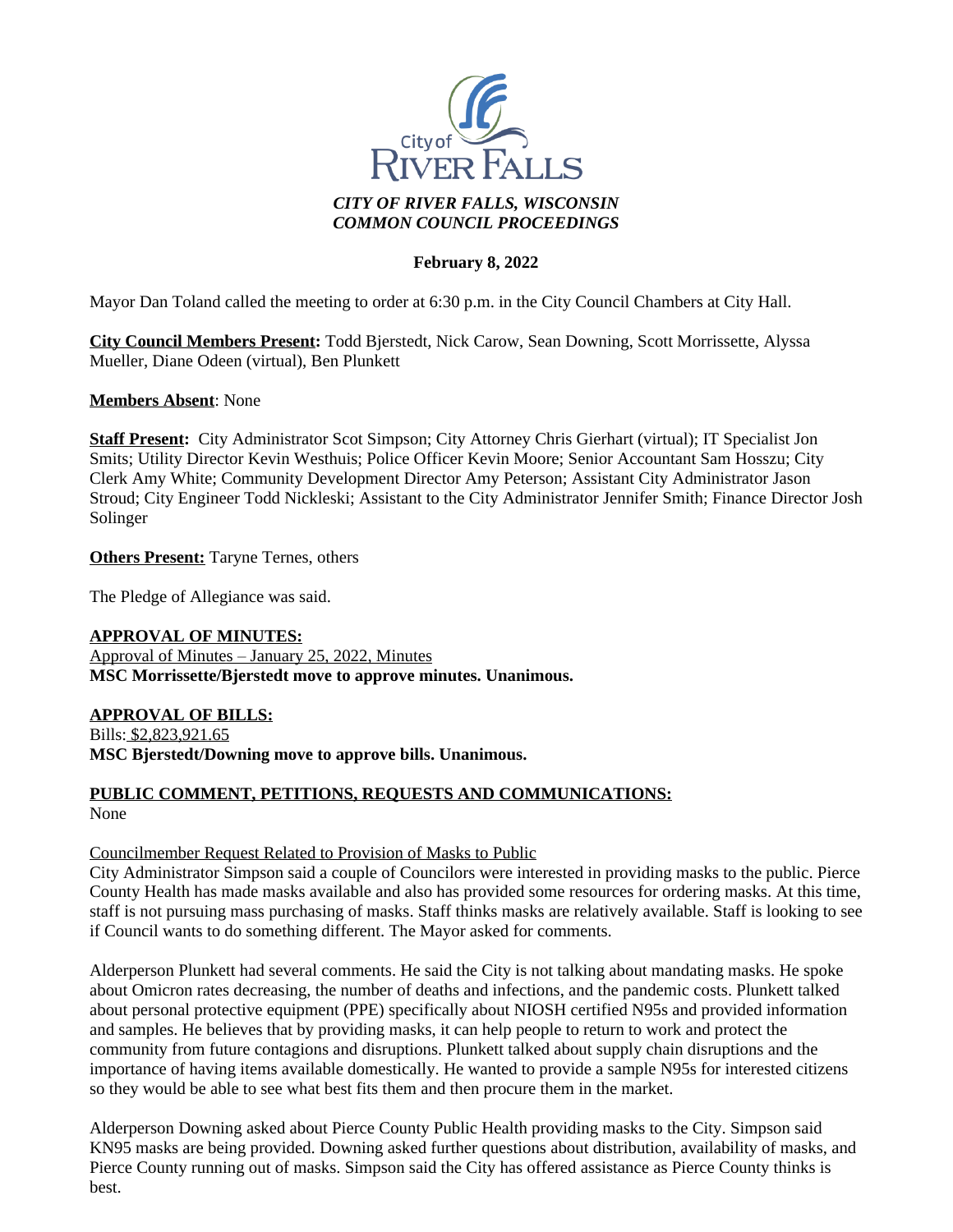City Council Minutes for February 8, 2022 Page 2

Downing is also concerned about the long-term effects of Covid and having a plan for people living in public housing. He read in the packet that people are supposed to make a request for masks but how would people know to do that?

Simpson believed the Housing Authority is not taking responsibility for individual residents - it is the role of public health or the individual to do so. Downing asked if the City could post something for those residents to request that the City brings masks. He works in healthcare and said Covid was the most contagious thing the country has ever faced. Downing talked further about dropping masks off at the Housing Authority.

Simpson said as per request by Councilors, he felt free masks could be provided to the Housing Authority understanding that they haven't requested any or indicated a concern about masks. His recommendation is that the City continues to let Public Health direct the City's actions around activities including potential distribution or not distribution or what masks to distribute or how to distribute them. Staff appreciates the concern related to public health. Public Health has provided options to pursue if Council wishes, but he is not proposing any specific actions at this time.

Downing asked about putting a paper up in the Housing Authority building so City staff can drop off masks. Simpson is not proposing that. Downing felt it would help bring down the amount of people in the hospitals. He thought it was a mistake to ignore the health risk in the community. Noting it was a simple action and won't cost money. Downing felt the Council needed to be responsible for that. He would like to help those who are the most vulnerable.

**Motion by Downing to communicate effectively with public housing so people know they have the ability to request a mask who might not be able to get one otherwise.** Plunkett asked how many masks Downing was proposing. The motion needed to be seconded before discussion. **Plunkett seconded the motion.**

Mayor Toland asked if staff has spoken to the Housing Authority. Simpson believed he previously stated that staff has been in communication with Public Health and the Housing Authority. He understands provisions were made between Public Health and the Housing Authority to provide whatever might be needed at the Housing Authority. He clarified that is why staff is not proposing to take any direct role in distributing, setting rules, picking numbers, or establishing what masks to give. Staff brought the concern to Public Health and believe they are adequately equipped to deal with it.

Downing is fine with the masks provided but doesn't believe they are effectively communicating because he hasn't heard from any of his constituents.

Parliamentarian Odeen said the item was not on the agenda and didn't believe the Council could act. She wanted to make a motion to table. Mayor Toland disagreed feeling Council had leeway make a motion.

Simpson agreed there was some ability to do so. He said there is also a notice on the agenda saying action can be taken on any item. Simpson said it would be for the Mayor, Parliamentarian, or City Attorney to determine if the motion was acceptable. City Attorney Gierhardt agreed with Simpson.

The Mayor asked for comments. Downing responded to Plunkett's inquiry about the number of masks saying two was the number he wanted to provide.

Alderperson Morrissette asked if Downing wants the City to provide boxes to the Housing Authority if they request it. Downing said the City should communicate it has masks if people want them. The Mayor clarified saying what the City would do is put up a sign saying to call the Housing Authority if you need masks.

Morrissette pointed out a lack of consistency saying there are other vulnerable populations in town – Comforts of Home, Wellhaven – and we are not doing that for them. The City's ability to mandate things with the Housing Authority isn't as strong as he previously thought. He wants everyone in town who wants a mask have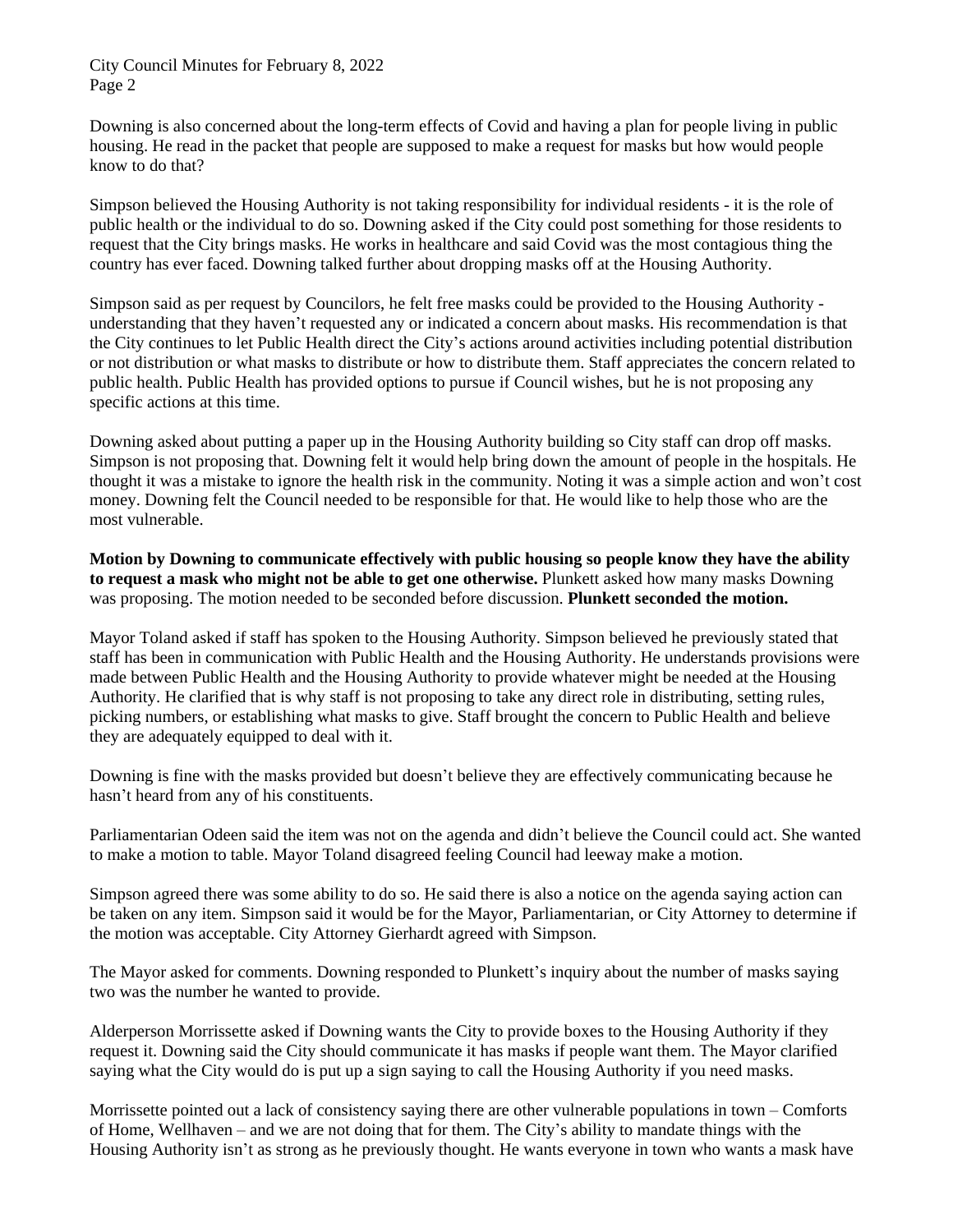City Council Minutes for February 8, 2022 Page 3

access, but he wants to be consistent. He is also concerned about the fit of the mask. The Health Department will help people get fitted. Let's be consistent.

Downing talked about making an amendment to the motion. Morrissette thought that Council could direct staff without a motion. He asked for confirmation from Parliamentarian Odeen. She said it's not a parliamentary question, but Council has the authority to direct staff.

Plunkett felt there were valid points, but he had concerns about the masks Public Health was distributing. He spoke further providing details about the types of masks and certifications. He wants to give five different types of masks to interested people. We need to stop neglecting personal protective equipment. He spoke further.

**The Mayor asked for a vote on the motion.** Downing wanted to expand the language for the motion. Morrissette wanted clarification on what is being voted on. Downing said maybe we should just look at giving direction. The Mayor noted the locations that residents could pick masks up.

Simpson said with no further direction, staff has made themselves available to Public Health to distribute masks to the community, and the City has advertised the distribution of masks and we will continue to do that. What staff is respectfully suggesting is that unless Council has specific direction that is vital to the successful distribution of masks above what Public Health is recommending, staff thinks they have it covered. He spoke further about adequate supply, wide distribution, and additional things coming in the future from the federal government. Staff has relied on Public Health to this point, and we feel that they can be relied on going forward.

Downing is looking at the communication aspect. Simpson believes the City is heading the direction that most of Council wants but doesn't think we are headed in the direction of five masks.

**The Mayor said there still is a motion on the table. He asked Downing if he wanted to rescind the motion. Downing wanted to rescind the motion and just give direction.** Mayor Toland asked what direction he wanted to give staff besides what they are doing. Downing wanted a sign to be put up. The Mayor asked about calling the Housing Authority and asking to to put a sign up. He asked Assistant City Administrator Stroud if that was possible. Stroud said yes.

Plunkett felt this was next to useless. He asked what has changed since last August when Director AZ Snyder came to the Council meeting and said N95s were unavailable, unnecessary, uncomfortable, and did not work without professional fit tests. Now AZ is telling a different story. Plunkett said, do I believe her now or then? Or do I recognize quite potentially that the people in Public Health have neglected personal protective equipment and that has cost lives and money.

#### **Alderperson Carow called to question. The Mayor said there was no question to call and asked Plunkett if he was going to make a motion or request.**

Plunkett said his request for staff was to procure enough for 1,000 individuals to get five masks each from the City's ARPA funds that we distribute to residents and the masks are available in the domestic market.

The Mayor asked Simpson if he wanted to speak. Simpson strongly disagreed with Plunkett's characterization of Public Health's role historically and going forward saying they have been nothing but a partner. He responded to Plunkett saying, what hasn't changed since August? We are flooded with new information. He doesn't question AZ's advice and doesn't have a concern about bad advice.

Plunkett noted the 900,000 deaths. Simpson addressed Plunkett saying it's completely irrational to blame Pierce County for 900,000 deaths. It sends the wrong message to the community about the role Public Health has played. He has been cautious about pushing back on the Council. Respectfully, he doesn't think that's a very good approach to take as a leader of the community. Public Health has provided consistent advice. Three Councilors asked him about distributing masks. Staff asked for advice from Public Health, and they provided options that adequately provide the spirit of what Council is asking for understanding that individual